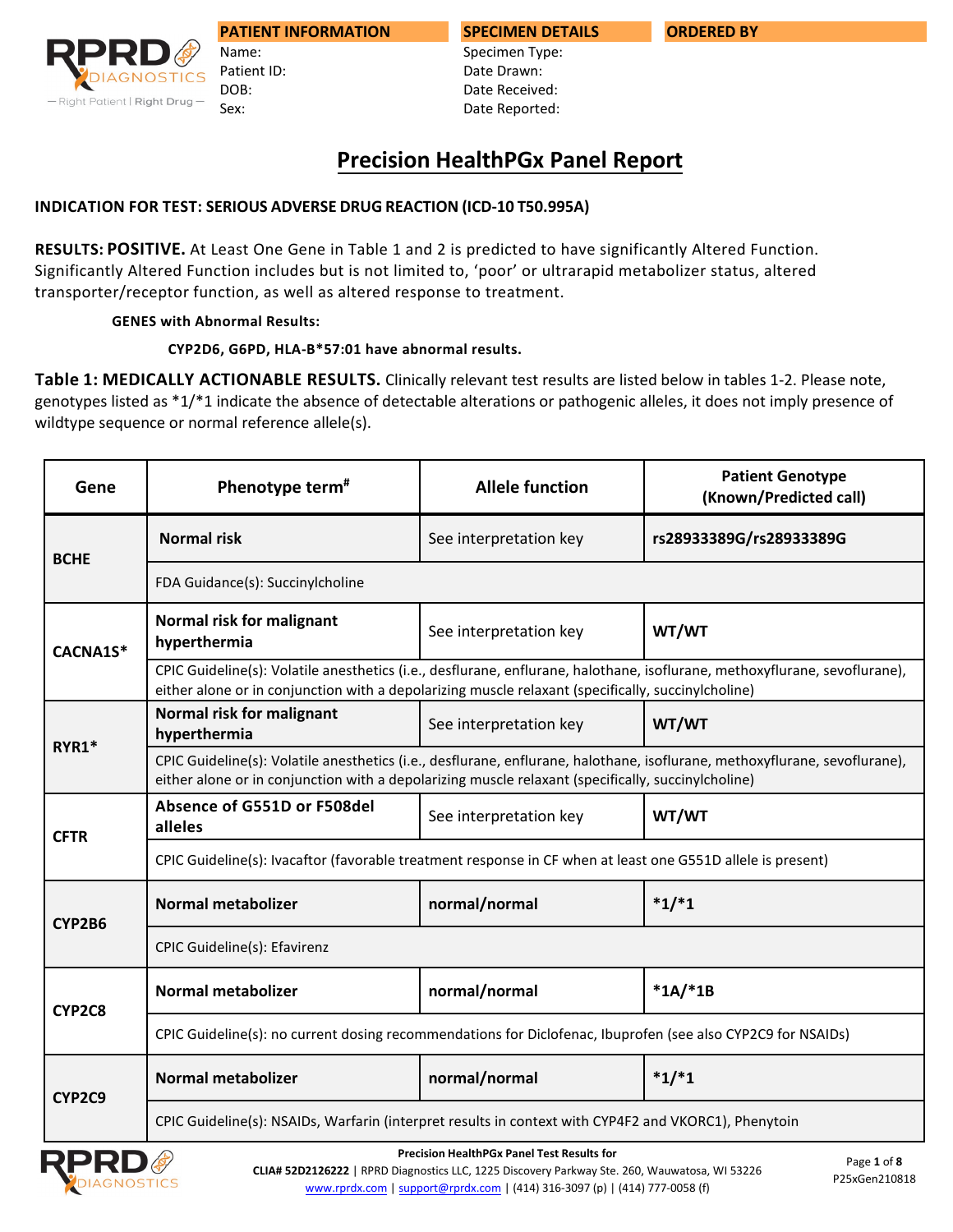**SPECIMEN DETAILS**

**ORDERED BY**



Name: Patient ID: DOB: Sex:

Specimen Type: Date Drawn: Date Received: Date Reported:

| CYP4F2              | <b>Normal metabolizer</b>                                                                                                                                                                                                                             | See interpretation key | $*1/*1$                    |  |  |
|---------------------|-------------------------------------------------------------------------------------------------------------------------------------------------------------------------------------------------------------------------------------------------------|------------------------|----------------------------|--|--|
|                     | CPIC Guideline(s): Warfarin (interpret results in context with CYP2C9 and VKORC1)                                                                                                                                                                     |                        |                            |  |  |
|                     | Indeterminate                                                                                                                                                                                                                                         | sensitive/resistant    | H1/H7                      |  |  |
| <b>VKORC1</b>       | CPIC Guideline(s): Warfarin (interpret results in context with CYP2C9 and CYP4F2)                                                                                                                                                                     |                        |                            |  |  |
|                     | <b>Normal metabolizer</b>                                                                                                                                                                                                                             | normal/normal          | $*1/*1$                    |  |  |
| <b>CYP2C19</b>      | CPIC Guideline(s): Amitriptyline, Citalopram, Clomipramine, Clopidogrel, Dexlansoprazole, Doxepin, Escitalopram,<br>Esomeprazole, Imipramine, Lansoprazole, Omeprazole, Pantoprazole, Rabeprazole, Sertraline, Trimipramine,<br>Voriconazole          |                        |                            |  |  |
|                     | Poor metabolizer                                                                                                                                                                                                                                      | no/no                  | $*4/*4$ ; CN = 2; AS = 0.0 |  |  |
| CYP2D6 <sup>5</sup> | CPIC Guideline(s): Amitriptyline, Atomoxetine, Clomipramine, Codeine, Desipramine, Doxepin, Fluvoxamine,<br>Hydrocodone, Imipramine, Methadone, Nortriptyline, Ondansetron, Oxycodone, Paroxetine, Tamoxifen, Tramadol,<br>Trimipramine, Tropisetron. |                        |                            |  |  |
| CYP3A5              | Intermediate metabolizer                                                                                                                                                                                                                              | normal/no              | $*1/*3$                    |  |  |
|                     | CPIC Guideline(s): Tacrolimus                                                                                                                                                                                                                         |                        |                            |  |  |
| <b>DPYD</b>         | <b>Normal metabolizer</b>                                                                                                                                                                                                                             | normal/normal          | $c = /c =$                 |  |  |
|                     | CPIC Guideline(s): Capecitabine, Fluorouracil, Tegafur                                                                                                                                                                                                |                        |                            |  |  |
| G6PD                | Deficient - High risk for hemolysis                                                                                                                                                                                                                   | III/null               | A-(202A_376G)/null         |  |  |
|                     | CPIC Guideline(s): Rasburicase                                                                                                                                                                                                                        |                        |                            |  |  |
| IFNL3               | <b>Favorable response</b>                                                                                                                                                                                                                             | See interpretation key | rs12979860C/rs12979860C    |  |  |
|                     | CPIC Guideline(s): Peginterferon alfa-2a, Peginterferon alfa-2b, Ribavirin                                                                                                                                                                            |                        |                            |  |  |
| IFNL4               | <b>Favorable response</b>                                                                                                                                                                                                                             | See interpretation key | rs12979860C/rs12979860C    |  |  |
|                     | CPIC Guideline(s): Peginterferon alfa-2a, Peginterferon alfa-2b, Ribavirin                                                                                                                                                                            |                        |                            |  |  |
| NAT <sub>2</sub>    | Rapid acetylator                                                                                                                                                                                                                                      | rapid/rapid            | $*4/*4$                    |  |  |
|                     | FDA Guidance(s): Amifampridine, Sulfamethoxazole/trimethoprim, Sulfasalazine                                                                                                                                                                          |                        |                            |  |  |
| NUDT15 <sup>%</sup> | Intermediate metabolizer                                                                                                                                                                                                                              | normal/no              | $*1/*3$                    |  |  |

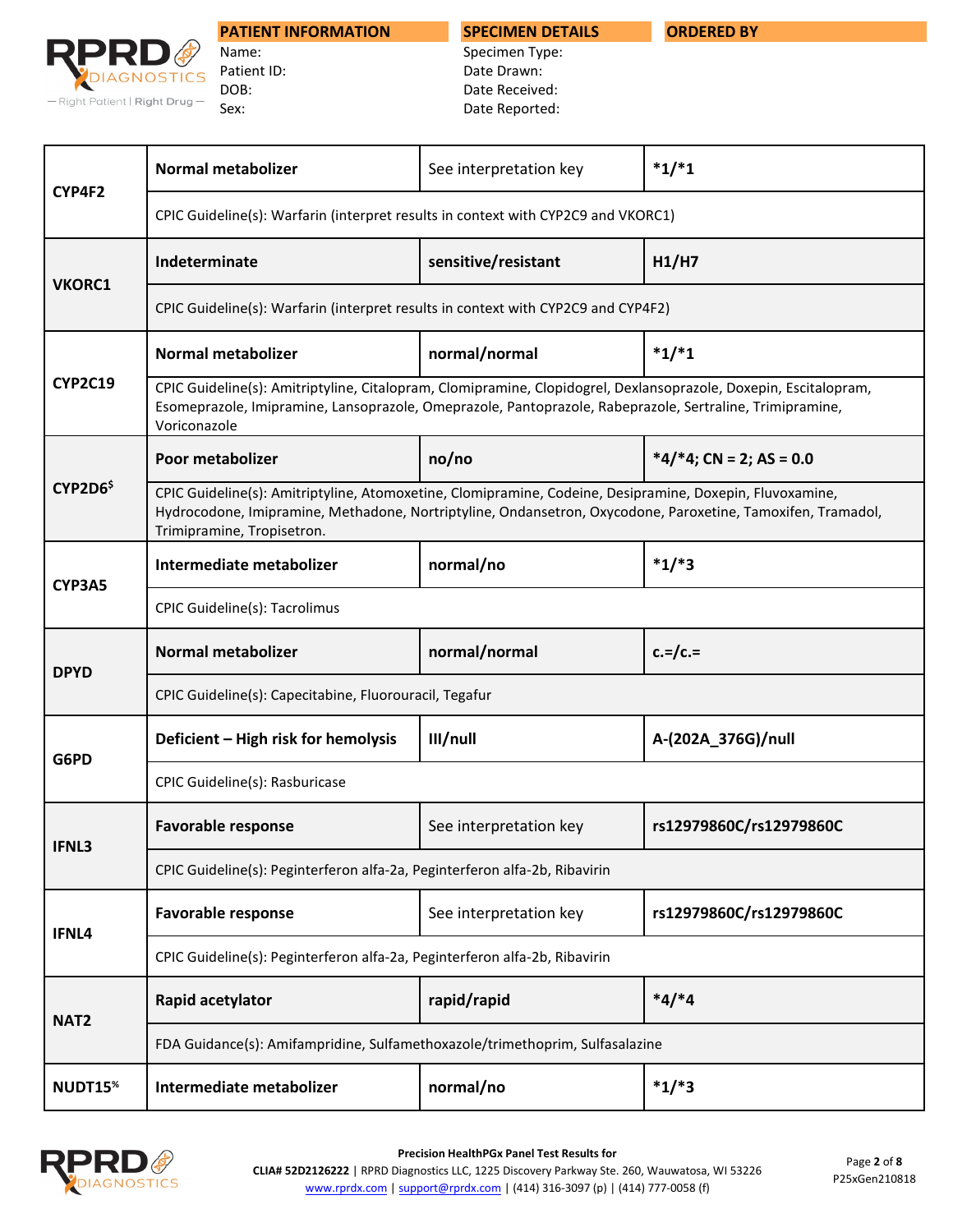

Name: Patient ID: DOB: Sex:

**SPECIMEN DETAILS**

**ORDERED BY**

Specimen Type: Date Drawn: Date Received: Date Reported:

|                   | CPIC Guideline(s): Azathioprine, Mercaptopurine, Thioguanine |               |           |
|-------------------|--------------------------------------------------------------|---------------|-----------|
| TPMT <sup>#</sup> | <b>Normal metabolizer</b>                                    | normal/normal | $*1/*1$   |
|                   | CPIC Guideline(s): Azathioprine, Mercaptopurine, Thioguanine |               |           |
| SLCO1B1           | <b>Normal metabolizer</b>                                    | normal/normal | $*1A/*1B$ |
|                   | CPIC Guideline(s): Simvastatin                               |               |           |
| UGT1A1            | <b>Normal metabolizer</b>                                    | normal/normal | $*1/*1$   |
|                   | CPIC Guideline(s): Atazanavir                                |               |           |

**\$CYP2D6** genotypes should be used in association with copy number. On the WPS assay the CYP2D6 copy number state is interrogated using three different regions, the 3' flank region, exon 9 and the 5' flanking region. Total CYP2D6 copy number state is determined using the exon 9 and 5' flanking copy number status. When the copy number state is three or greater it will be reported as CN 3. Genotype and phenotype assignment for more than 2 CN samples will be based on CN state of three or more from these genes. **\*CACNA1S and RYR1 are** included in the ACMG (American College of Medical Genetics and Genomics) recommendations for reporting of incidental findings in clinical exome and genome sequencing. This test only screens for specific DNA variants associated with pharmacogenomic function and a negative/normal test result does not rule out the presence of other possible pathogenic DNA variants in these genes. **# TPMT**, the \*3A haplotype is defined by two SNPs present on the same allele. However, each of these two SNPs have also been observed to exist on their own allele (\*3B or \*3C) in some populations. If both SNPs are detected heterozygous, the likelihood of them being on separate alleles (i.e. a \*3B/\*3C individual instead of a \*1/\*3A) is 1 in 515,861 (in Caucasians). Further phenotypic testing may be required. **%NUDT15**, this assay only tests for presence of the common \*3 no-function allele, other decreased function variants/alleles will not be detected; hence a negative test result does not rule out possible enzyme dysfunction. To better assess the risk for adverse drug reactions in patients treated with thiopurines please consider ordering the more comprehensive CNT genotyping panel.

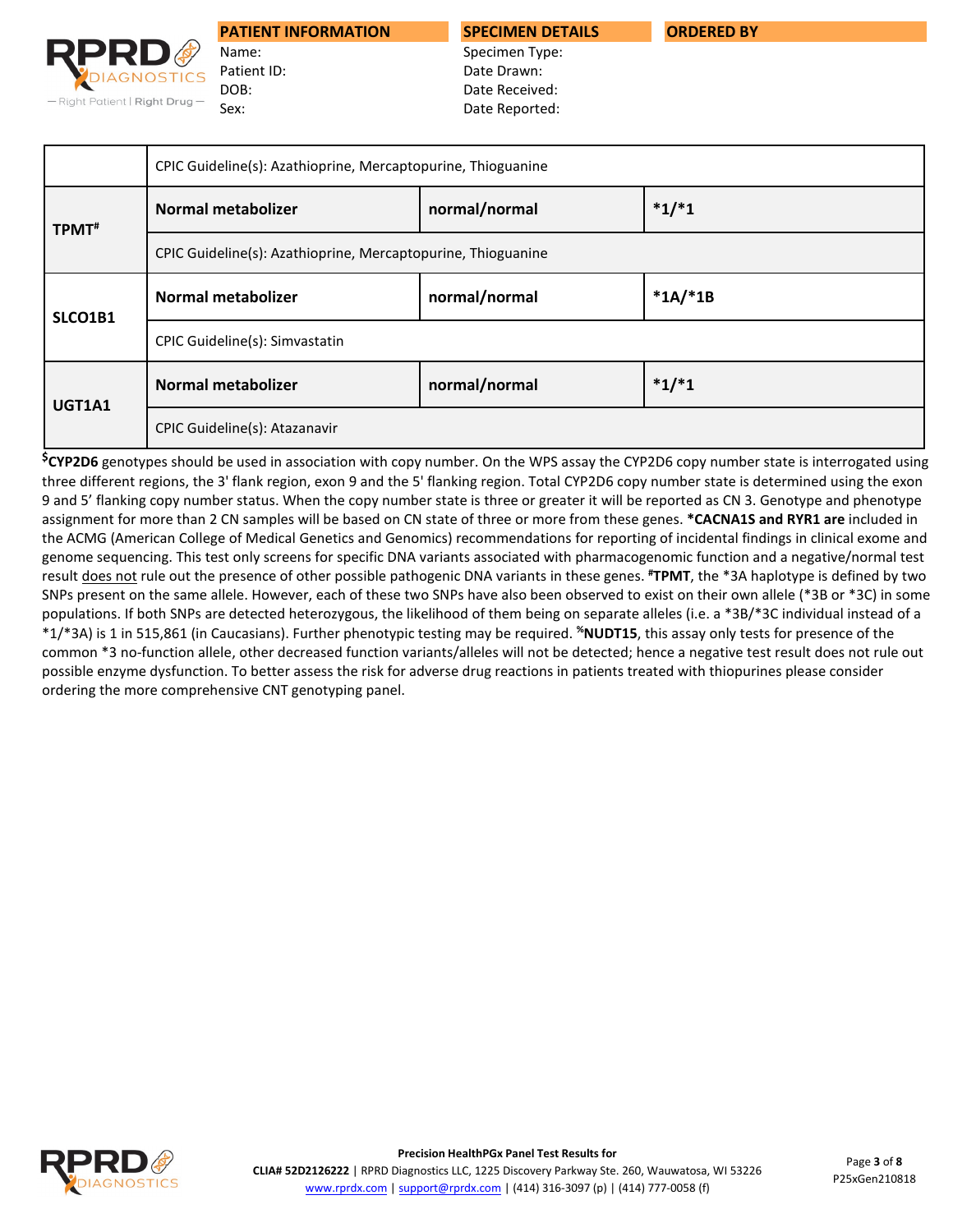

**ORDERED BY**



DOB: Sex:

Name: Patient ID:

**PATIENT INFORMATION**

Specimen Type: Date Drawn: Date Received: Date Reported:

**Table 2: HLA genotyping results for pharmacogenetically relevant HLA alleles. The results are reported as Positive or Negative** 

| Gene               | <b>Patient Result</b>                                      |  |
|--------------------|------------------------------------------------------------|--|
| HLA-A*31:01        | <b>Negative</b>                                            |  |
|                    | CPIC Guideline(s): Carbamazepine                           |  |
| HLA-B*15:02        | <b>Negative</b>                                            |  |
|                    | CPIC Guideline(s): Carbamazepine                           |  |
| HLA-B*57:01        | <b>Positive</b>                                            |  |
|                    | CPIC Guideline(s): Abacavir                                |  |
| HLA-B*58:01        | <b>Negative</b>                                            |  |
|                    | CPIC Guideline(s): Allopurinol                             |  |
|                    | <b>Negative</b>                                            |  |
| HLA-DQA1, HLA-DRB1 | CPIC Guideline(s): Azathioprine, Mercaptopurine, Lapatinib |  |

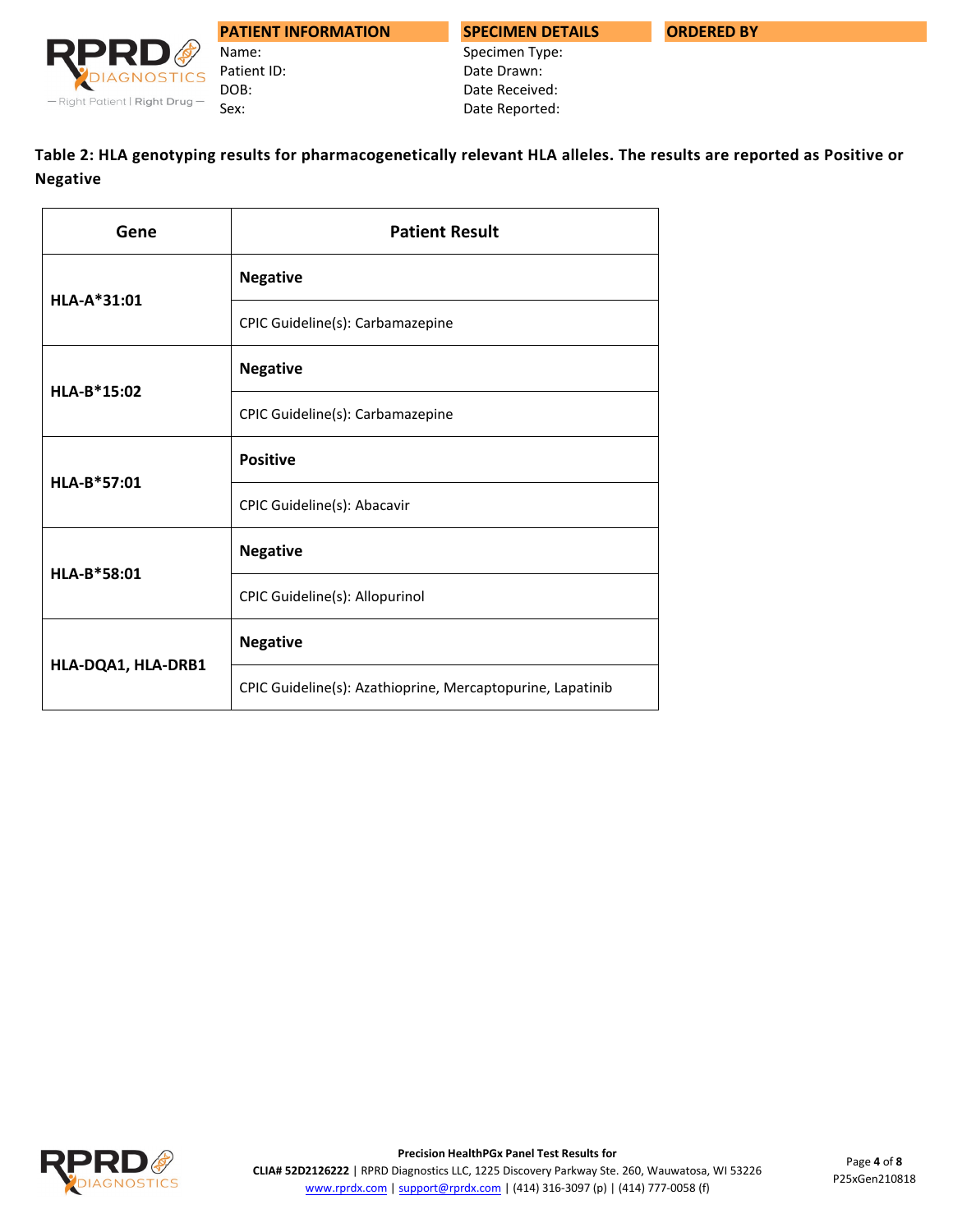

Name: Patient ID: DOB: Sex:

# **SPECIMEN DETAILS**

Specimen Type: Date Drawn: Date Received: Date Reported:

### **Table 3: Variants and haplotypes tested.**

| Gene                         | Variants/alleles                                                                                                                                                                                                                                                                                                                                                                                      |  |
|------------------------------|-------------------------------------------------------------------------------------------------------------------------------------------------------------------------------------------------------------------------------------------------------------------------------------------------------------------------------------------------------------------------------------------------------|--|
| <b>BCHE</b>                  | rs28933389                                                                                                                                                                                                                                                                                                                                                                                            |  |
| <b>CACNA1S</b>               | rs1800559; rs772226819                                                                                                                                                                                                                                                                                                                                                                                |  |
| <b>CFTR</b>                  | WT, F508delCTT, G551D                                                                                                                                                                                                                                                                                                                                                                                 |  |
| CYP2B6                       | $*1,*2,*3,*4,*5,*6,*7,*8,*11,*12,*13,*14,*15,*16,*17,*18,*19,*20,*21,*22,*24,*25,*26,*27,*28,*35,$<br>*36,*37,*38,R109Q,V183I,F213L,R253H                                                                                                                                                                                                                                                             |  |
| <b>CYP2C19</b>               | $*1,*2,*3,*4A,*4B,*5,*6,*7,*8,*9,*10,*12,*13,*14,*15,*16,*17,*18,*19,*22,*23,*24,*25,*26,*28,*34,$<br>*35,M74T,E92D,V113I,A161P,F168L,E241FS,T302R,V331I,D360N,V394M,G439FS                                                                                                                                                                                                                           |  |
| CYP2C8                       | *1A,*1B,*1C,*2,*3,*4+1C,*5,*7,*8,*10,*11,*12,*13,*14,P404A,L390S                                                                                                                                                                                                                                                                                                                                      |  |
| CYP2C9                       | $*1,*2,*3,*4,*5,*6$ ,rs9332094C,*9,*10,*11,*12,*13,*15,*16,*17,*18,*19,*20,*21,*23,*24,*25,*26,*28,<br>*29,*30,*31,*32,*34,*36,*37,*38,*39,*40,*42,*43,*44,*45,*46,*47,*48,*49,*50,*51,*52,*53,*54,<br>*55, *56, *57, *58, Y358C, L413P, N474S                                                                                                                                                        |  |
| CYP2D6                       | $*1,*2,*3A,*3B,*4,*6,*7,*8,*9,*10,*11,*12,*114,*14,*15,*17,*18,*19,*20,*22,*23,*25,*28,*29,*31,$<br>*33,*35,*37,*38,*40,*41,*42,*43,*44,*45,*46,*47,*48,*49,*51,*53,*54,*55,*56A,*56B,*59,*62,*70,*<br>71,*72,*73,*75,*81,*82,*84,*85,*86,*88,*89,*95,*100,*101,*102,*103,*107,*109,L91M,H94R,<br>R173C,G212E,K281Frameshift,S311L,P325L,R365H,G373S,L421P,S467L,T470A,H478Y,S486T,Y490C,<br>E418K,*5 |  |
| CYP3A5                       | *1,*2,*3,*3G,*4,*5,*6,*7,*8,*9,*2+3,H30Y,G31FS,Y53C,L82R,S100C,S100Y,F446S,I488T                                                                                                                                                                                                                                                                                                                      |  |
| CYP4F2                       | *1,*2,*3,*2+3,W12C,P13R,G185V,L278F,L519M                                                                                                                                                                                                                                                                                                                                                             |  |
| <b>DPYD</b>                  | c.61C>T,c.295 298delTCAT,c.557A>G,c.703C>T,c.1129-5923C>G,c.1156G>T,c.1679T>G,c.1898delC,<br>c.1905+1G>A,c.2846A>T,c.2983G>T,R21Q,C29R,M166V,K259E,V335L,S534N,I543V,N635K,V732I,R886C,<br><b>R886H</b>                                                                                                                                                                                               |  |
| G6PD                         | Class I, II, III, IV                                                                                                                                                                                                                                                                                                                                                                                  |  |
| HLA-A*31:01                  | rs1061235; rs1633021                                                                                                                                                                                                                                                                                                                                                                                  |  |
| HLA-B*15:02                  | rs3909184; rs2844682                                                                                                                                                                                                                                                                                                                                                                                  |  |
| HLA-B*57:01                  | rs2395029                                                                                                                                                                                                                                                                                                                                                                                             |  |
| HLA-B*58:01                  | rs9263726                                                                                                                                                                                                                                                                                                                                                                                             |  |
| HLA-DQA1;<br><b>HLA-DRB1</b> | rs2647087                                                                                                                                                                                                                                                                                                                                                                                             |  |
| <b>IFNL3</b>                 | rs12979860                                                                                                                                                                                                                                                                                                                                                                                            |  |
| IFNL4                        | rs12979860                                                                                                                                                                                                                                                                                                                                                                                            |  |
| NAT <sub>2</sub>             | *4,*5,*5E,*5I,*5L,*5M,*5N,*5O,*5P,*5S,*5X,*5Y,*6,*6G,*6H,*6I,*6J,*6K,*6M,*6O,*6P,*6V,*7,*7D,<br>*10,*12D,*12E,*12F,*12G,*12H,*12J,*12K,*12O,*13D,*13F,*14,*14D,*14F,*14H,*14K,*17,*18,*19,<br>*21,*23,*24,M205L,K268R,S287P                                                                                                                                                                           |  |
| NUDT15                       | $*1, *3$                                                                                                                                                                                                                                                                                                                                                                                              |  |
| RYR1                         | WT,1571V+3933C                                                                                                                                                                                                                                                                                                                                                                                        |  |
| SLCO1B1                      | *1A,*1B,*2,*3,*4,*5,*6,*7,*8,*9,*11,*13,*14,*15,*16,*17,*18,*21,*22,*23,*24,*25,*26,*27,*28,*29,<br>*30,*31,*32,*33,*35,P336R                                                                                                                                                                                                                                                                         |  |
| <b>TPMT</b>                  | $*1,*2,*3A,*3B,*3C,*3D,*4,*5,*6,*7,*8,*9,*10,*11,*12,*13,*14,*15,*16,*17,*18,*19,*20,*21,*23,*24,$<br>*25,*26,*27,*28,*29,*30,*31,*33,*34,*35,*36,*37                                                                                                                                                                                                                                                 |  |
| UGT1A1                       | *1,*6,*8,*12,*14,*15,*27,*28,*43,*45,*60,*62,*112,F83I                                                                                                                                                                                                                                                                                                                                                |  |
| <b>VKORC1</b>                | rs9923231                                                                                                                                                                                                                                                                                                                                                                                             |  |

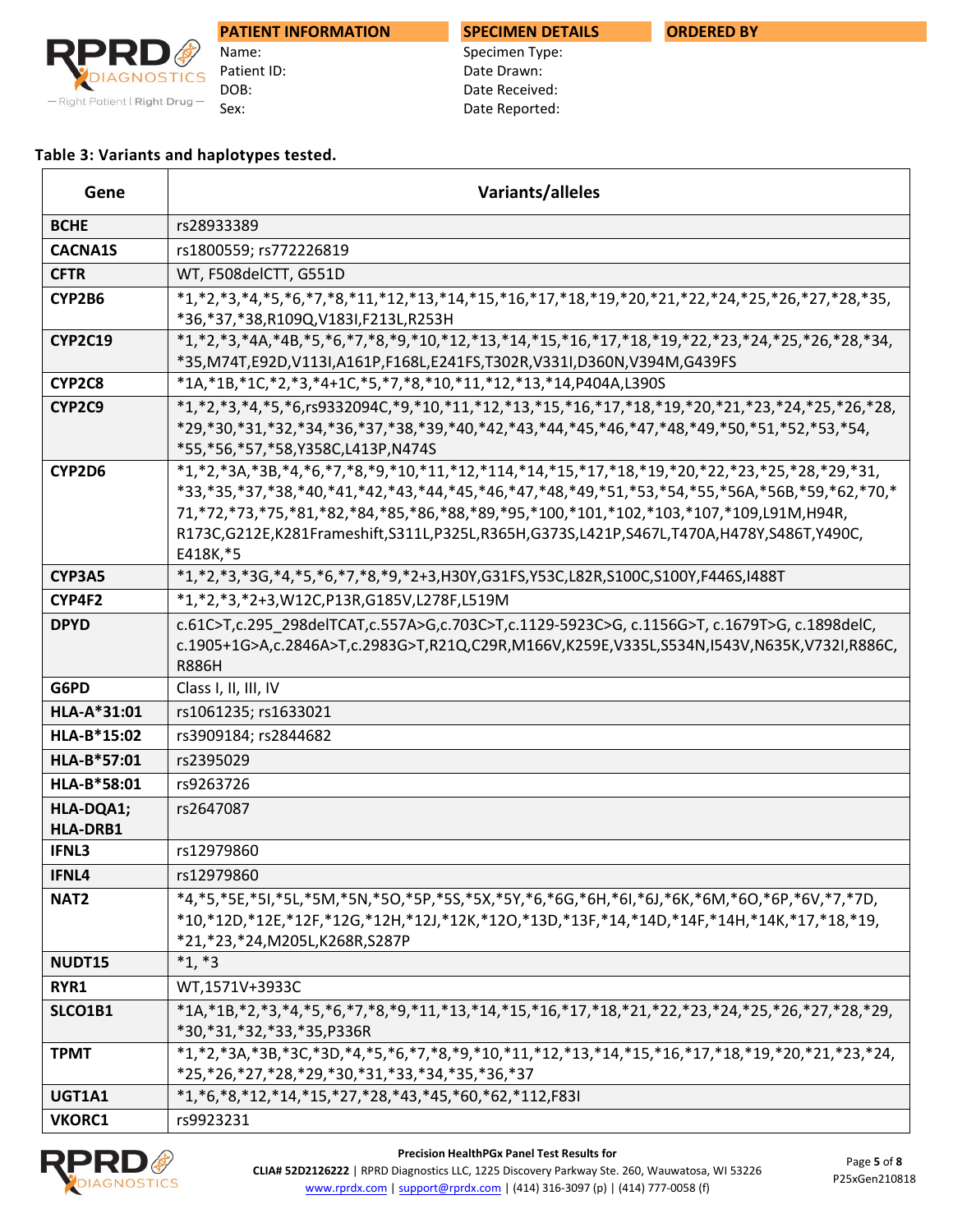

#### Name: Patient ID: DOB: Sex:

# **SPECIMEN DETAILS**

**ORDERED BY**

Specimen Type: Date Drawn: Date Received: Date Reported:

#### **INTERPRETATION KEY (FOR TABLE 1 AND 2):**

| Phenotype term                         | <b>Functional definition</b>                                                                                                                                                                                       | <b>Genetic definition</b>                                                                                     |
|----------------------------------------|--------------------------------------------------------------------------------------------------------------------------------------------------------------------------------------------------------------------|---------------------------------------------------------------------------------------------------------------|
| Normal risk                            | Normal enzyme function                                                                                                                                                                                             | Absence of rs28933389 G>A allele                                                                              |
| Increased risk                         | Cholinesterase deficiency can result in<br>postanesthetic apnea                                                                                                                                                    | One or two rs28933389 G>A alleles<br>detected                                                                 |
| Absence of G551D or F508del<br>alleles | Normal transporter function                                                                                                                                                                                        | Absence of decreased function alleles,<br>i.e. F508del                                                        |
| Decreased function (DF)                | Decreased transporter function<br>(typically not associated with CF)                                                                                                                                               | Combination of normal function allele<br>and decreased function allele, i.e.<br>F508del or G551D              |
| Favorable treatment response<br>or     | Favorable treatment response in CF<br>with Ivacaftor                                                                                                                                                               | Combination of one G551D allele with<br>another G551D allele or one F508del<br>allele.                        |
| Poor function (PF)                     | Little to no transporter function                                                                                                                                                                                  | Combination of two F508del alleles                                                                            |
| Ultrarapid metabolizer                 | Increased enzyme activity compared to<br>rapid metabolizers                                                                                                                                                        | Two increased function alleles or<br>more than 2 normal function alleles                                      |
| Rapid metabolizer                      | Increased enzyme activity compared to<br>normal metabolizers but less than<br>ultrarapid metabolizers                                                                                                              | Combinations of normal function and<br>increased function alleles                                             |
| Normal metabolizer                     | Fully functional enzyme activity                                                                                                                                                                                   | Combinations of normal function and<br>decreased function alleles                                             |
| Intermediate metabolizer               | Decreased enzyme activity (activity<br>between normal and poor<br>metabolizers)                                                                                                                                    | Combinations of normal function,<br>decreased function, and/or no<br>function alleles                         |
| Poor metabolizer                       | Little to no enzyme activity                                                                                                                                                                                       | Combination of no function alleles<br>and/or decreased function alleles                                       |
| Increased function                     | Increased transporter function<br>compared to normal function                                                                                                                                                      | One or more increased function alleles                                                                        |
| Normal function                        | Fully functional transporter function                                                                                                                                                                              | Combinations of normal function<br>and/or decreased function alleles                                          |
| Decreased function                     | Decreased transporter function<br>(function between normal and poor<br>function)                                                                                                                                   | Combinations of normal function,<br>decreased function, and/or no<br>function alleles                         |
| Poor function                          | Little to no transporter function                                                                                                                                                                                  | Combination of no function alleles<br>and/or decreased function alleles                                       |
| Rapid acetylator                       | Rapid or fast acetylation                                                                                                                                                                                          | Combination of two rapid alleles                                                                              |
| Intermediate acetylator                |                                                                                                                                                                                                                    | Combination of one slow and one<br>rapid alleles                                                              |
| Slow acetylator                        | Slow acetylation                                                                                                                                                                                                   | Combination of two slow alleles                                                                               |
| Off acetylator                         | Little to no acetylation                                                                                                                                                                                           | Combination of two no function/no<br>activity alleles                                                         |
| Deficient-High risk for<br>hemolysis   | Severe enzyme deficiency with chronic<br>nonspherocytic hemolytic anemia<br>(class I); or<br>severe enzyme deficiency less than 10%<br>(class II); or<br>moderate to mild enzyme deficiency<br>(10-60%, class III) | A male carrying a deficient (class I-III)<br>allele. A female carrying two deficient<br>(class I-III) alleles |
|                                        |                                                                                                                                                                                                                    | Decreased transporter function.<br>Decreased acetylation (activity<br>between rapid and slow acetylator)      |

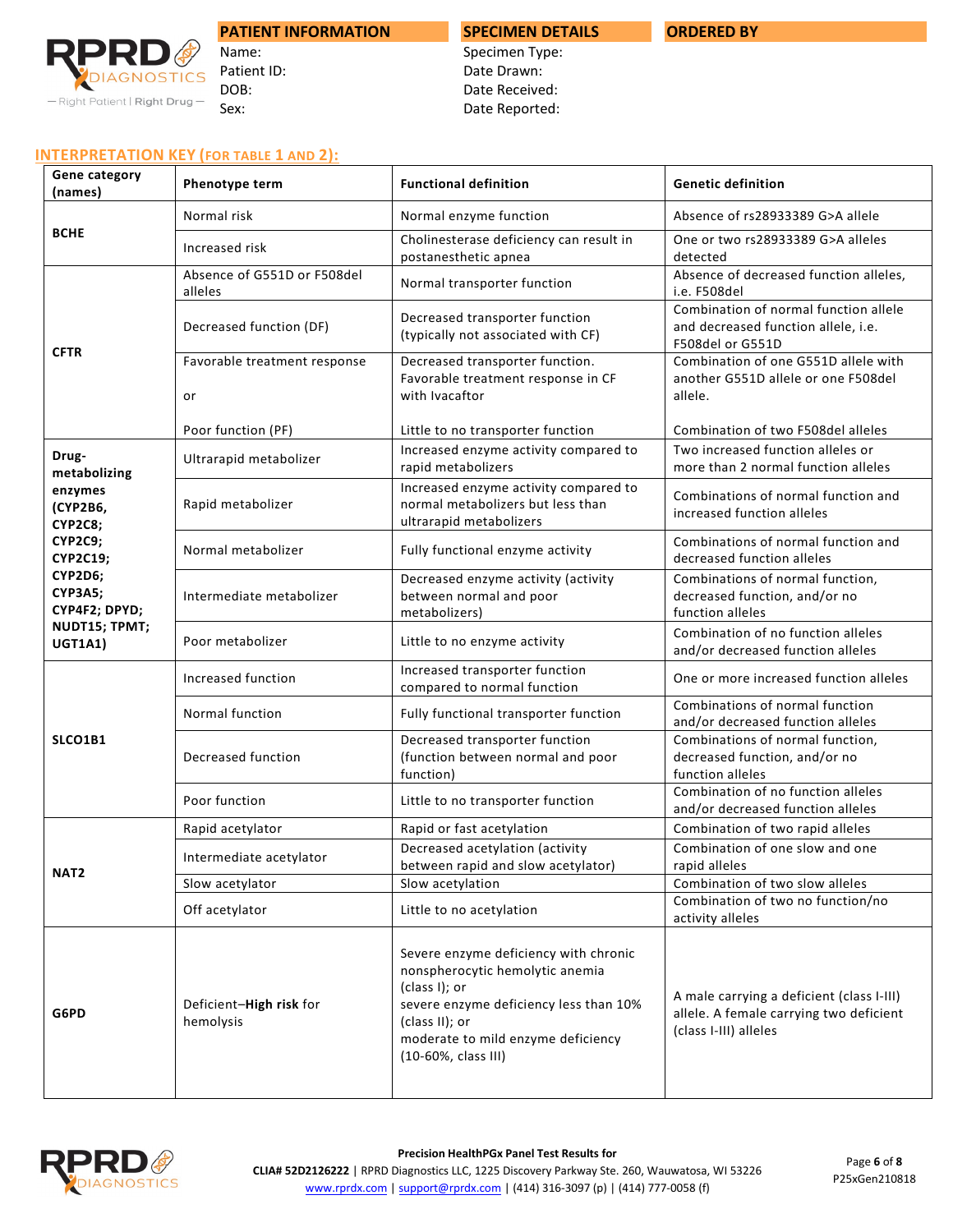

Name: Patient ID: DOB: Sex:

## **SPECIMEN DETAILS**

**ORDERED BY**

Specimen Type: Date Drawn: Date Received: Date Reported:

|               | Indeterminate-Decreased<br>enzyme activity, moderate risk<br>for hemolysis | Moderate-mild enzyme deficiency (10-<br>100%, class III or IV).                                                                                                                                                                             | A female carrying one deficient (class<br>I-III) allele and one class IV allele                                                             |
|---------------|----------------------------------------------------------------------------|---------------------------------------------------------------------------------------------------------------------------------------------------------------------------------------------------------------------------------------------|---------------------------------------------------------------------------------------------------------------------------------------------|
|               | Low risk for hemolysis                                                     | Very mild enzyme deficiency or<br>increased enzyme activity (class IV or V)                                                                                                                                                                 | A female carrying two class IV alleles<br>or a male carrying a class IV or V allele                                                         |
|               | Favorable Response                                                         | Increased likelihood of response to<br>$PEG-IFN-\alpha$ and RBV therapy                                                                                                                                                                     | An individual carrying two favorable<br>response alleles (CC for rs12979860)                                                                |
| IFNL3, IFNL4  | Unfavorable Response                                                       | Decreased likelihood of response to<br>$PEG-IFN-\alpha$ and RBV therapy                                                                                                                                                                     | An individual carrying at least one<br>unfavorable response allele<br>(CT or TT for rs12979860)                                             |
| CACNA1S, RYR1 | Normal risk for malignant<br>hyperthermia                                  | Absence of specific high risk (MH)<br>alleles                                                                                                                                                                                               | An individual does not carry the<br>1571V+3933C allele in RYR1 and does<br>not carry either rs1800559(T) or<br>rs772226819(A) in CACNA1S    |
|               | Increased risk for malignant<br>hyperthermia                               | Presence of at least one specific high<br>risk (MH) allele                                                                                                                                                                                  | An individual carrying at least one<br>1571V+3933C allele in RYR1 or<br>carrying either rs1800559(T) allele or<br>rs772226819(A) in CACNA1S |
| <b>VKORC1</b> | Resistant++; Resistant+;<br>Normal; Sensitive-; Sensitive--                | Resistance to inhibition by vitamin K<br>antagonists                                                                                                                                                                                        | Combination of resistant, normal and<br>sensitive alleles, [may need example<br>here]                                                       |
|               | HLA-A*31:01                                                                | Increased risk of Stevens-Johnson<br>syndrome and toxic epidermal<br>necrolysis after carbamazepine<br>treatment.                                                                                                                           |                                                                                                                                             |
|               | HLA-B*15:02                                                                | Increased risk of Stevens-Johnson<br>syndrome and toxic epidermal<br>necrolysis after carbamazepine<br>treatment.                                                                                                                           | Positive: Presence of one or more                                                                                                           |
| <b>HLA</b>    | HLA-B*57:01                                                                | Increased risk of drug hypersensitivity<br>when treated with abacavir in people<br>with HIV.                                                                                                                                                | copies of the non-reference (high risk)<br>allele.                                                                                          |
|               | HLA-B*58:01                                                                | Increased risk of drug hypersensitivity<br>when treated with allopurinol in people<br>with HIV.                                                                                                                                             | Negative: Absence of any copy of the<br>non-reference (high risk) allele.                                                                   |
|               | HLA-DQA1 *02:01;<br>HLA-DRB1 *07:01                                        | Increased risk of developing<br>pancreatitis after administration of a<br>thiopurine.<br>Increased risk for hepatotoxicity in<br>individuals receiving Lapatinib (TYKERB)<br>for breast cancer in which tumors<br>overexpress HER2 (ERBB2). |                                                                                                                                             |

### **METHODS:**

Analysis of purified genomic DNA samples for specific drug metabolizing enzyme and transporter gene variants in a limited number of genes within the human genome was performed using the PharmacoScan™ Assay (WPS) [1-6]. Data was analyzed using the AxiomTM Analysis Suite software v4.0.3.3 (Array type: PharmacoScan\_24F.r8). This assay genotypes 1,030 markers in the 25 specified genes. In addition, it reports the copy number state for CYP2D6. For CYP2D6 it can additionally detect greater than two copies. When the copy number state is three or greater it will be reported as CN 3. Genotype and phenotype assignment for more than 2 CN samples will be based on CN state of three or more. In some rare cases, greater than three copies of a gene may be present in an individual, which may alter the patient's genotype and phenotype. These additional duplications will not be captured or reported on this assay. For CYP2D6 multiple gene regions are interrogated for copy number analysis. This allows for the detection of "hybrid gene arrangements" and will be reported as either "Copy Number Hybrid Gain (CN\_HybridGain)" or "Indeterminate" if there is a Copy Number Hybrid Loss [7-8]. Samples that report a CN\_HybridGain may contain a duplication event on one allele that generates three or more full CYP2D6 copies but show a loss in either the 3' or 5' flanking regions. Samples that report a CN\_HybridLoss may contain two full copies of